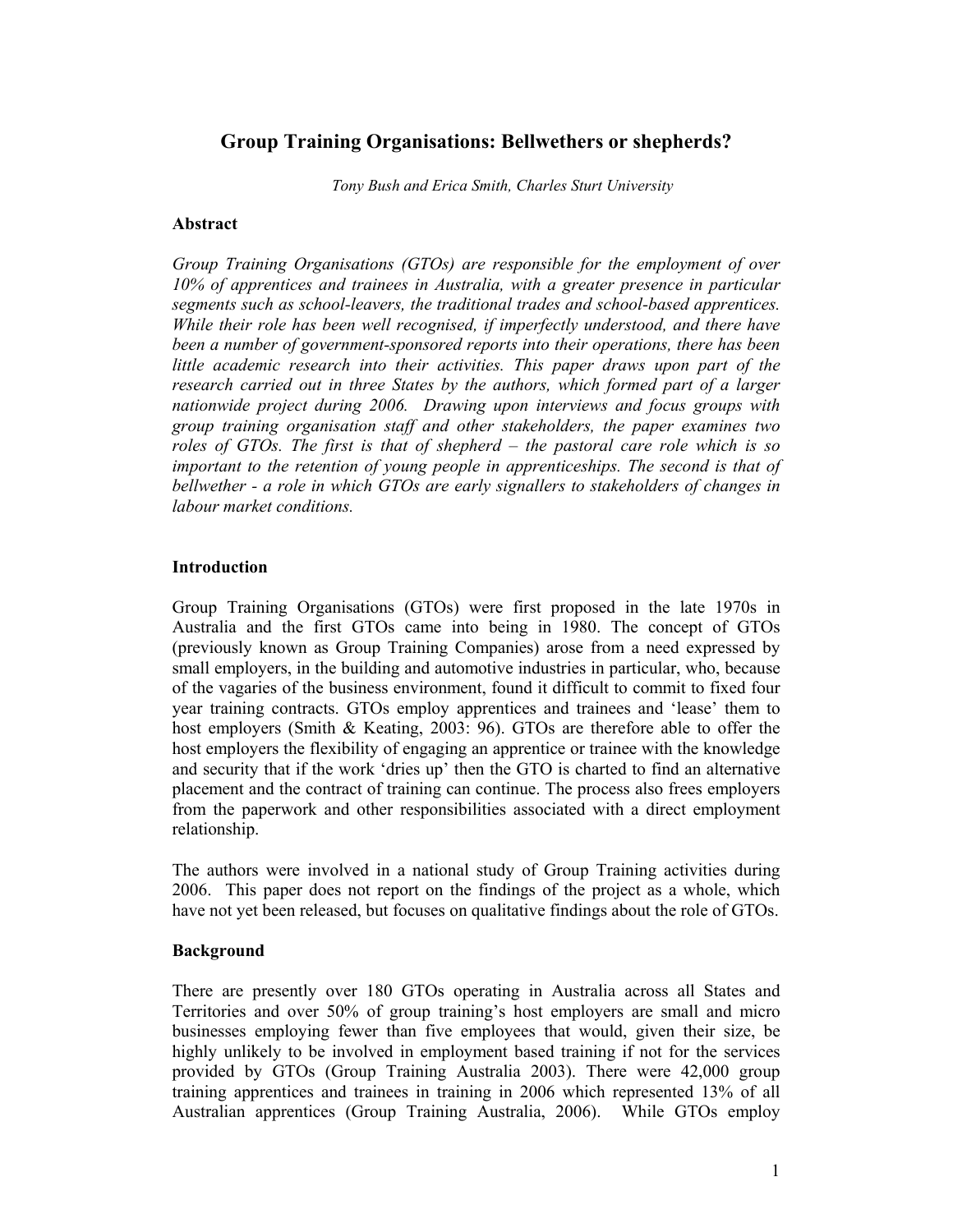trainees as well as apprentices, the focus of most GTOs, particularly those that are based on an individual industry, is on trade apprentices and especially on young people. GTOs employ 18% of traditional trade apprentices (Group Training Australia, 2006).

GTOs receive funding from two main sources; government funding, and the payments received from host employers, which are used to pay the wages of the apprentices and trainees. A large part of GTO activity consists in support for individual apprentices and trainees, the nature of which varies considerably among apprentices. This support has been described as 'case management' and is central to the reputation of GTOs (KPMG, 2006: 48). Lane & Darveniza (2002) note that the pastoral care provided to apprentices, especially those in the younger age group, is of great importance, and they maintain that this role of GTOs has been an important factor in the survival and growth of the apprenticeship system in Australia when compared with other countries. Group Training Organisations are often part of larger organisations that provide other, related, training and employment-related services to apprentices and trainees, thus increasing the range of assistance that can be given to young people (Smith  $\&$  Comyn, 2003). By offering support to apprentices and trainees, the retention rate which has long been a concern in the Australian apprenticeship system (eg Ball  $\&$  John, 2005) can be improved.

## **Research method**

l

The paper is based on the following research carried out by the authors in late 2006. The three States covered by the authors were those allocated to them as part of the larger project, which covered the whole of Australia.

*Interviews with State Training Authority personnel involved in working with GTOs in Victoria, New South Wales and the Australian Capital Territory*. Seven staff were interviewed in total: two in each of Victoria and ACT and three in New South Wales. These interviews were carried out face to face and were supplemented by the provision of procedural documents.

*Focus groups and individual interviews with GTO staff and other stakeholders in Melbourne, Shepparton, Canberra, Sydney and Wagga*. In Shepparton two individual interviews took place but in the other locations focus groups were held. The numbers attending these groups were as follows: Sydney 18, Melbourne 19, Wagga Wagga 7, Canberra, 7.

*Focus groups with staff of Skills Councils, State Industry Training Advisory Boards,*  employer and employee associations in Sydney, Melbourne and Canberra<sup>1</sup>. The total number of participants in these groups was 15.

The focus groups and interviews were recorded and transcribed. For the analysis presented in this paper, the transcripts were inspected for mention of the two roles that are discussed in the paper. The analysis was deepened by the authors' experiences with GTOs in other contexts, both in research projects and, in one case, as the chair of a GTO board of management for a number of years.

 $<sup>1</sup>$  The latter group included disability staff from a training provider.</sup>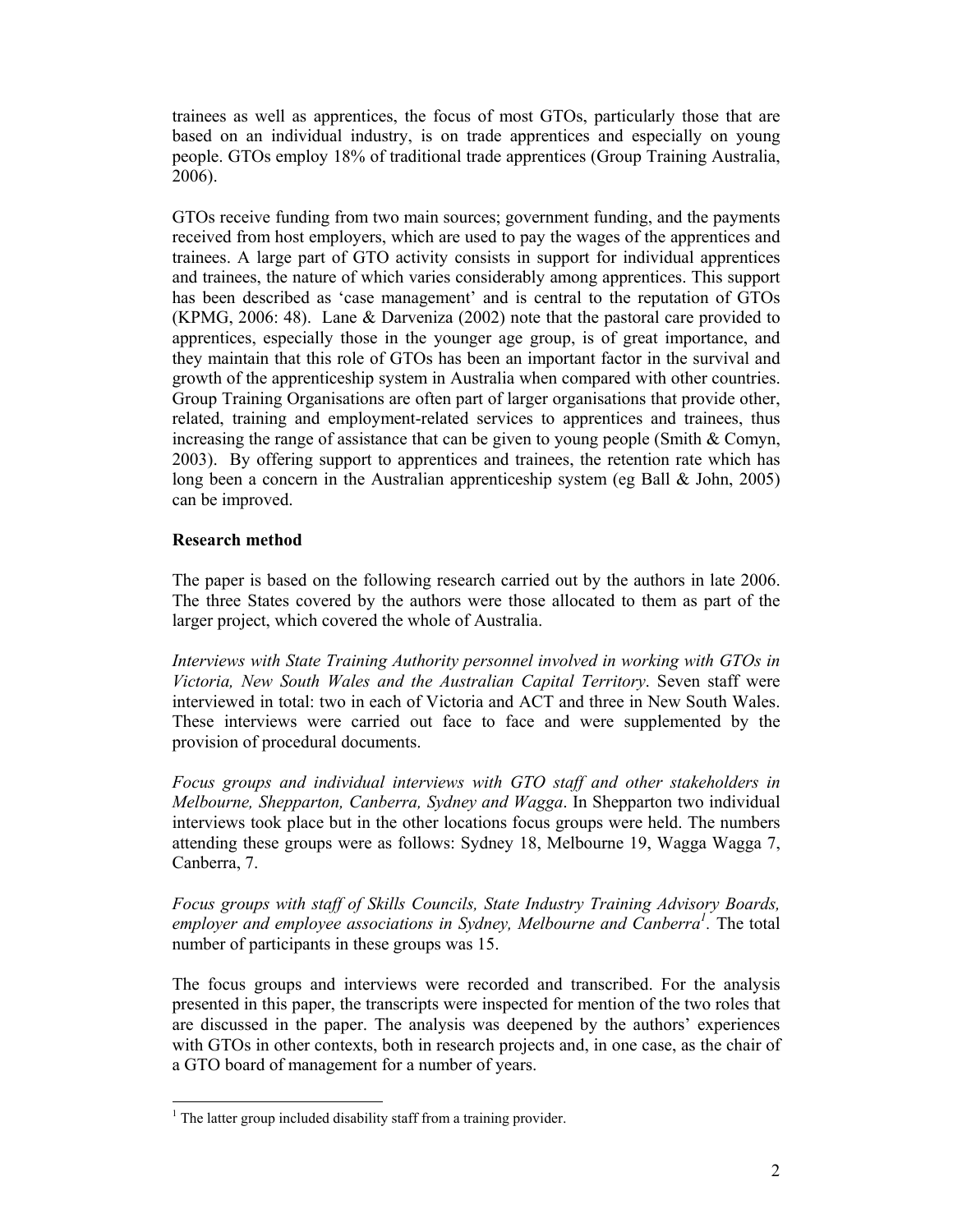### **Findings**

The paper focuses on two of the myriad roles played by GTOs, these being shepherds and bellwethers. The first pastoral metaphor captures the major role as seen by many GTOs themselves and the second is one of more importance to governments and industry but also recognised by GTOs.

In the first of these roles, that of 'shepherds', GTOs argue that their success in assisting trainees and apprentices from commencement through to completion is strongly attributable to the pastoral care and support mechanisms put in place by GTOs to assist their progress. GTOs felt that they were not really measured or rewarded for the level of pastoral care and support they provided to apprentices, trainees and host employers, although they felt this was expected as a key role of theirs.

*Funding on completion is a problem. The apprentice might leave for a(nother) job so we don't get funding, but it is a good outcome that may well not be given due recognition and/or funding. (GTO staff member)* 

They also expressed concern that the small funding received from governments did not adequately recognise or support GTOs for the risks and expenses they undertook in making investment in marketing and promotional activities for their trades; for example one GTO said:

*Part of (our) day to day activities is educational activities such as visiting schools, which is not funded. (GTO staff member)* 

This was seen as essential to 'market' trades to young people, and very importantly, to encourage disaffected young people to complete enough schooling to enable them to undertake an apprenticeship on leaving school. Thus the pastoral care extended even to young people who had not yet started apprenticeships.

Substantial expenditure was also incurred in building capacity and support infrastructure such as field staff, who, depending on the individual would-be apprentice or trainee, were not always able to achieve successful placements. It was stated that

*Field officers increasingly have youth work qualifications (GTO staff member).* 

The need for this type of qualification indicated the level of complexity of the pastoral care work; it was difficult to attract appropriately qualified staff with the slim profit margins typically experienced by GTOs. Some young people required highly intensive support and counselling which was 'cross-subsidised' by those apprentice and trainees whose employment was not problematic. In addition GTOs managed to find employers for equity groups who might not have much success on their own in the labour market:

*The (government) funding is used to subsidise charge-outs for equity groups. For example Indigenous kids or non-traditional trades. It's difficult to get those*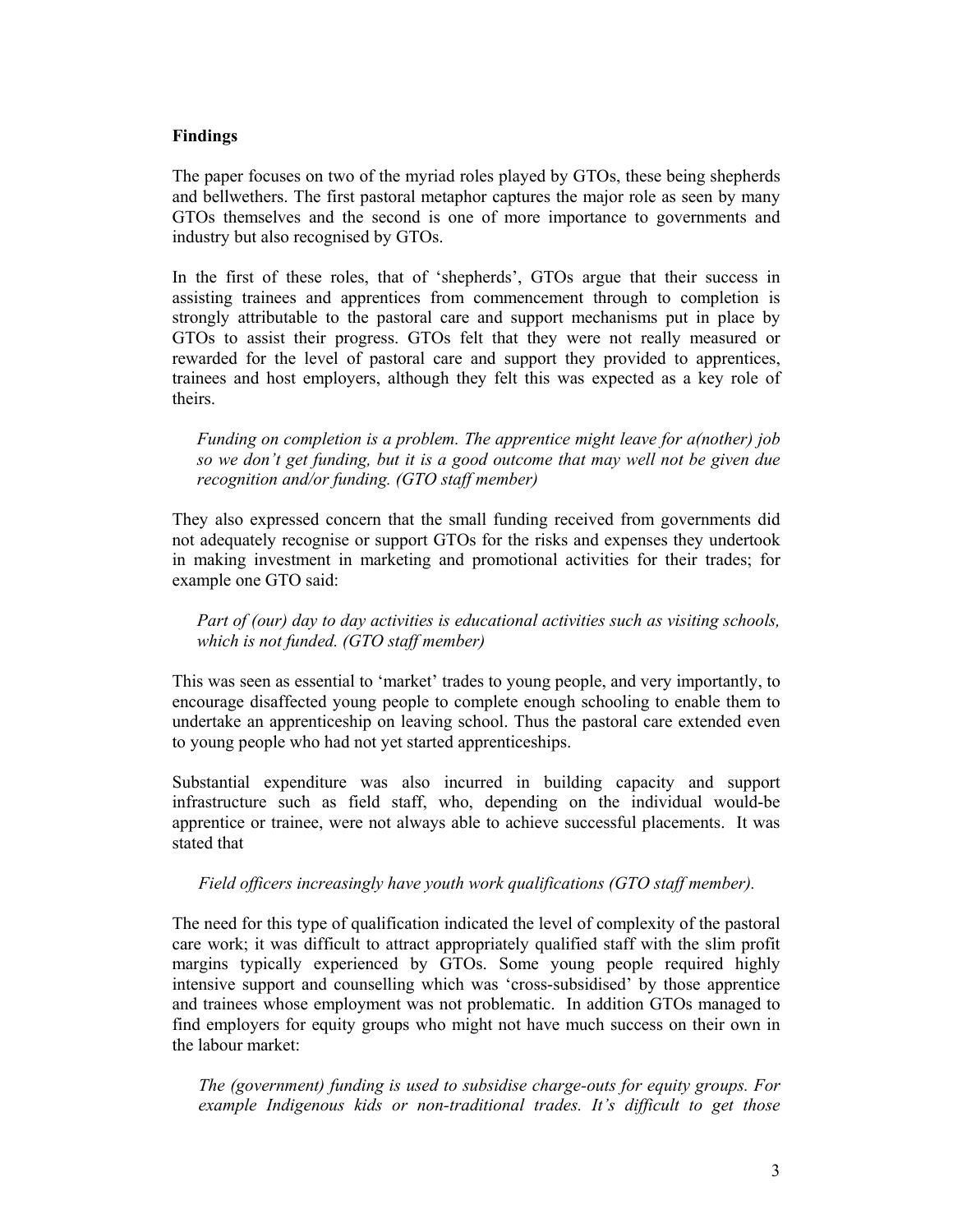*groups into work without some additional support (State Training Authority representative).* 

Most GTOs saw their role firmly as dealing with young people and therefore coping with the nature of these young people. One GTO manager said:

*Australia is experiencing chronic skill shortages in most vocations including the 'traditional trades'. GTOs are at the coalface and should be encouraged to get more apprenticeships started rather than apprenticeships completed. Attrition rates are a fact of life that are experienced in all sectors, not just apprenticeships, and all the effort in the world will not change the values of our current youth and the increasing sense, generally, that loyalty to one's employer is a value from the past. To overcome the unsatisfactory completion rates GTOs must place more apprentices initially. (GTO staff member)* 

This statement indicates a belief that young people are not likely to persist with their apprenticeship through the full three or four year term. This 'supply-side' belief approach, though, was not supported by the views and perspectives of other GTOs. As one Victorian GTO commented, there was a concern:

*.. about the market being 'clouded' by Australian Apprenticeship Centres (AACs) with their heavy emphasis and focus on commencements only to the detriment of the industry overall… Competition among AACs has meant that some AACs have increased their service levels beyond what they are supposed to do. Their field officers are providing additional services. If AACs are Job Networks as well they can provide employment services also. But the AAC additional monitoring doesn't necessarily assist completion rates. (Government) funding does reward completion - and succeeds, despite the small amount of funding. (GTO staff member)* 

The research did not involve interviews with Australian Apprenticeships Centres, which are contracted by the Australian Government to deliver Australian Apprenticeships Support Services, including providing information and assistance to employers, Australian Apprentices and other interested people; marketing and promoting Australian Apprenticeships; and administering Australian Government incentive payments to employers and allowances for Australian Apprentices). Hence this claim by the GTO cannot be independently verified. However, the belief that AACs were beginning to encroach on pastoral care activities, and the objection to this perceived movement, indicates the strength of belief that GTOs hold in pastoral care as their core business.

The methods by which pastoral care was supplied were described in some detail by GTOs. One electrical GTO offered some salient perspectives on the extra care and support they provide

*We often pick up apprentices in trouble with other employers … they need extra help-counselling etc. We have to nurture poor performers. There is no recognition of our safety net value.*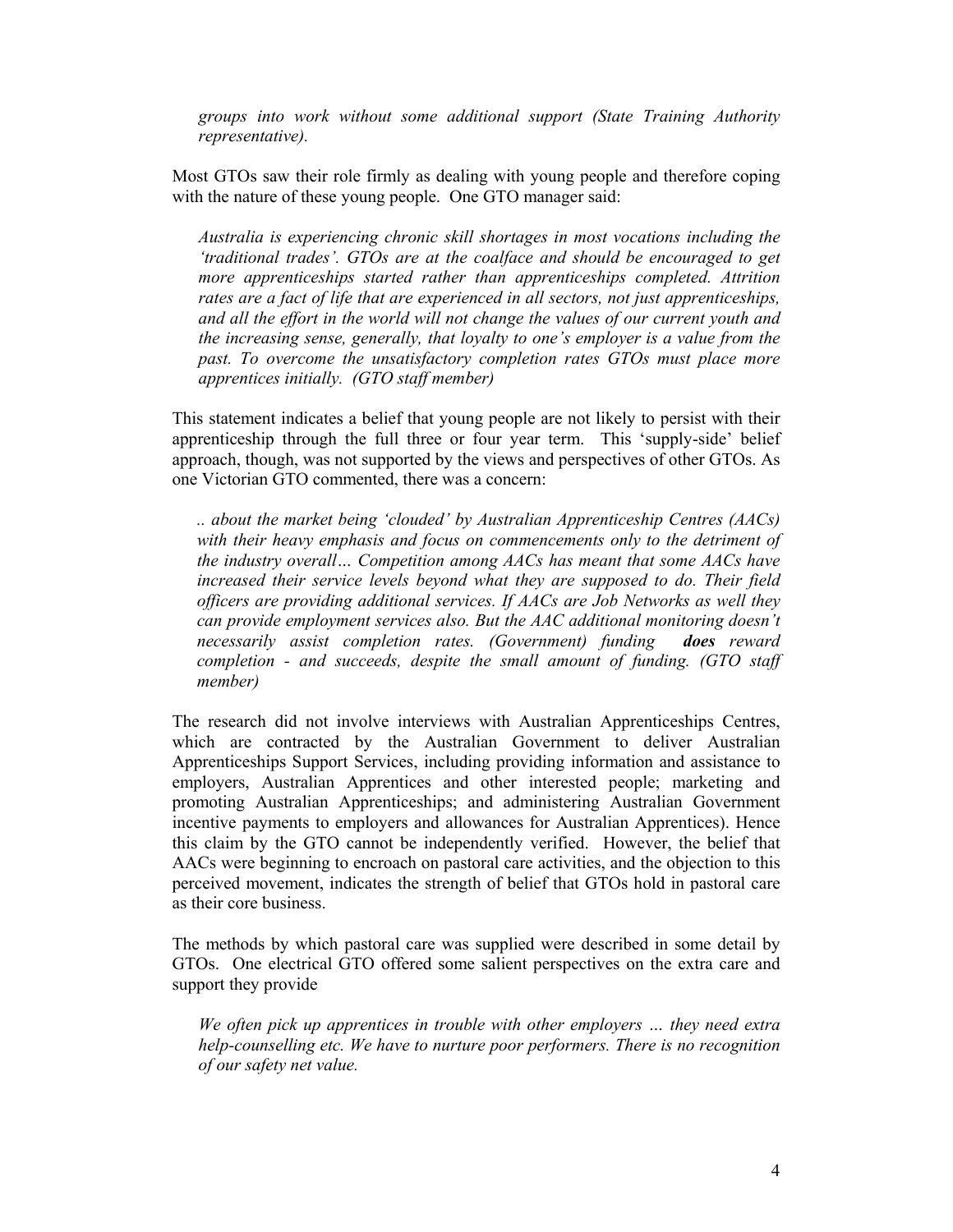Another described in some detail the depression and mental illnesses that he considered quite a substantial proportion of young men experienced in their late teens, for which the GTO had developed assistance strategies.

Other participants explained the extra assistance that had to be given to the young employees:

*One of the employer based GTOs helped the kid at tax time with his group certificate, "okay let's look at what you can claim". Now it's all those little things that help ……there are certain needs for the young apprentices who don't understand the wide world at that point in time. (Employer group representative)* 

*GTOs … have an obligation to assist youth, which might mean 'rescuing' them and therefore providing additional placements. (GTO staff member)* 

A common issue where support was needed that overlapped with pastoral care was the fact that many young apprentices had literacy/numeracy problems.

*(We) are aware of the shrinking pool of candidate; a lot of them require a lot more support, not the high flyers that will succeed anyway. They really do need a lot of mentoring and care and a lot of them provide additional tuition, if the apprentices are not up to the maths and literacy levels, they're putting on additional training for them that way'. (State Training Authority representative)* 

This issue was discussed in some detail by the disability support staff at the Canberra focus group. GTOs at that focus group reported that apprentices were more comfortable with receiving literacy and numeracy support from their GTO field officers rather than from a training provider, as there would be fewer people to whom to disclose personal issues. But GTOs were not funded, nor were their staff properly trained, for this work.

The supportive role often extended beyond the GTOs' apprentices and trainees to the host employers:

T*here are hidden costs of GTOs working with host employers to improve OH & S .....*. *GTOs give better service because they have a duty of care to the young person (not just to the employer).* 

*One GTO has taken on a full-time OH&S person. Another does a risk audit and visits accordingly (Employer group representative)* 

GTOs, especially those based in a particular industry, provided training and mentoring services to employers as well as social events such as barbecues and breakfasts. It was well accepted that

*GTOs …… have a professional development role (Skills Council representative)* 

An area that is often overlooked, or perhaps more accurately is often misinterpreted as a skills shortage issue, is that of the tight labour market in which Australian businesses currently operate. While it has already been recognised that GTOs can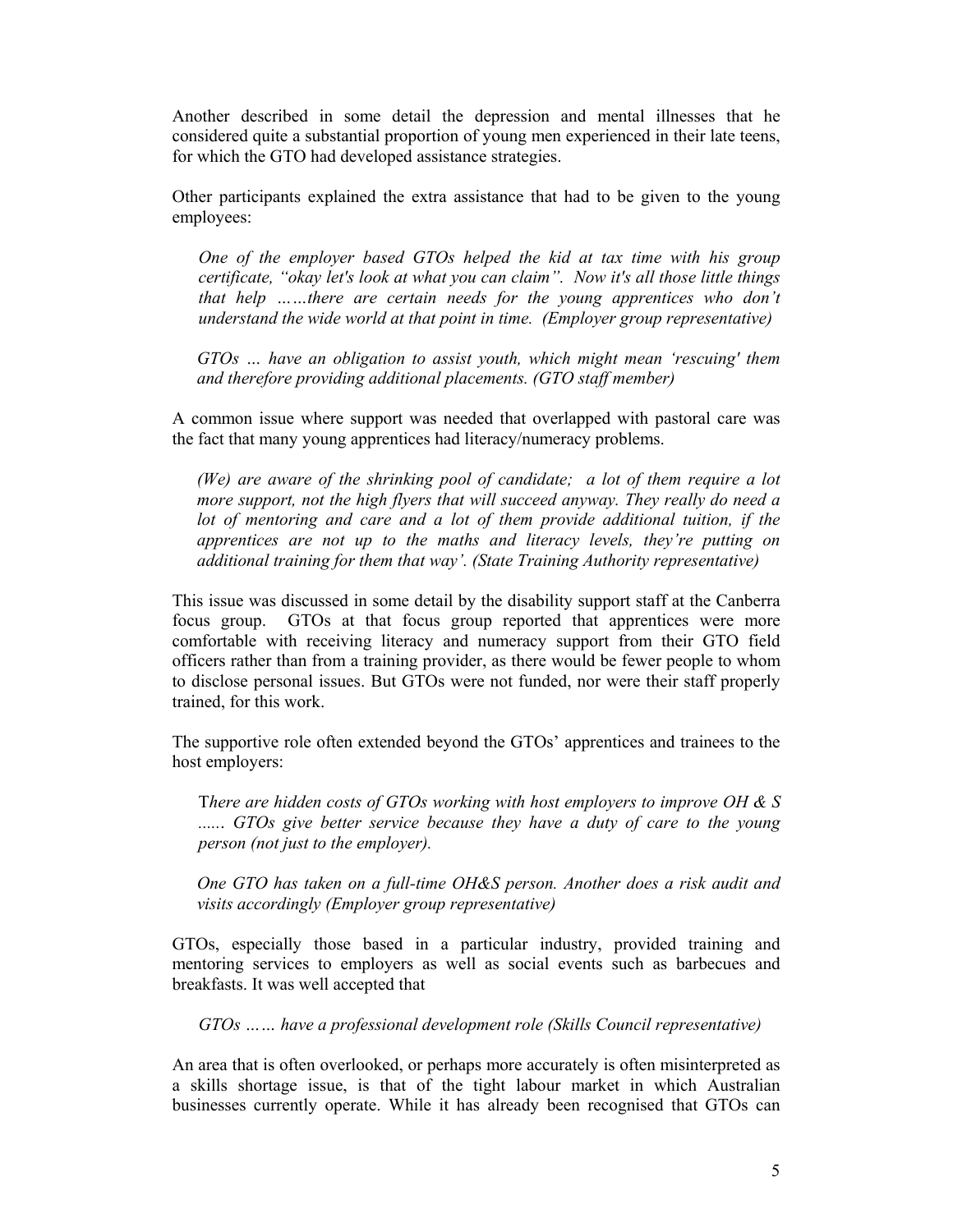assist in combating this situation (ACCI/GTA 2005) the role of pastoral care has not necessarily been fully appreciated in this context. The extra pastoral support that GTOs give both to apprentices and to their host employers is important in retention in apprenticeships, in increasing employer satisfaction with apprenticeship as a workforce strategy, and in improving apprentices' attachment to the occupation.

*The tight labour market means is harder to find suitable young people. Apprenticeships are competing with 'sub-optimal' jobs that are more highly paid. (GTO staff member)* 

*It's not so much in the automotive industry a skill shortage we have as (a) skill retention (problem) … in the first year, we get lots of kids who say yes I want to undertake a particular trade in whatever sector it is but we don't retain them that's what encompasses our skill shortage, they disappear. (Skills Council representative)* 

*To be honest in some sectors for us what's identified as a skill shortage actually*  isn't lack of training skills shortage; it's actually about not having great *employment type conditions and so people train and move on. (GTO staff member)* 

This point leads on to the second role of GTOs discussed in this paper, that of 'bellwether'. A bellwether is a sheep that leads the flock, and has come to mean ' a person or thing that shows the existence or direction of a trend'2

The notion of GTOs being 'bellwethers' arose from a comment from, and subsequent detailed discussion with, State Training Authority staff in one State:

*GTOs are the bellwether sort of employer. If there is a downturn in industry then GTOs will feel it first because the hosts will return the kids back to the employer (the GTO). (State Training Authority representative)* 

The reasons for GTOs' bellwether role were several. Firstly the ease or difficulty of finding host employers for 'average' (ie not hard-to-place) apprentices and trainees indicated the strength of a geographical area or industry since employers that were doing well would be more likely to take on apprentices and trainees. Secondly their apprentices and trainees represented an easily-terminated item of expenditure for employers who were experiencing financial difficulty. That is not to say that employers 'handed back' apprentices and trainees lightly, but because of the thirdparty arrangement they did have the facility to do so and were sometimes forced to do so by economic circumstances. Thirdly, in times of economic recession or industryspecific downturn, GTOs might see a rise in demand for their services from apprentices:

*In Victoria out of trade apprentices is (sic) very important at the moment. GTOs are the first port of call for out of trade apprentices. The big employers in construction are not taking on apprentices at present (employer group representative).* 

l

 $2^{2}$  Definition is from 'dictionary.com' at http://dictionary.reference.com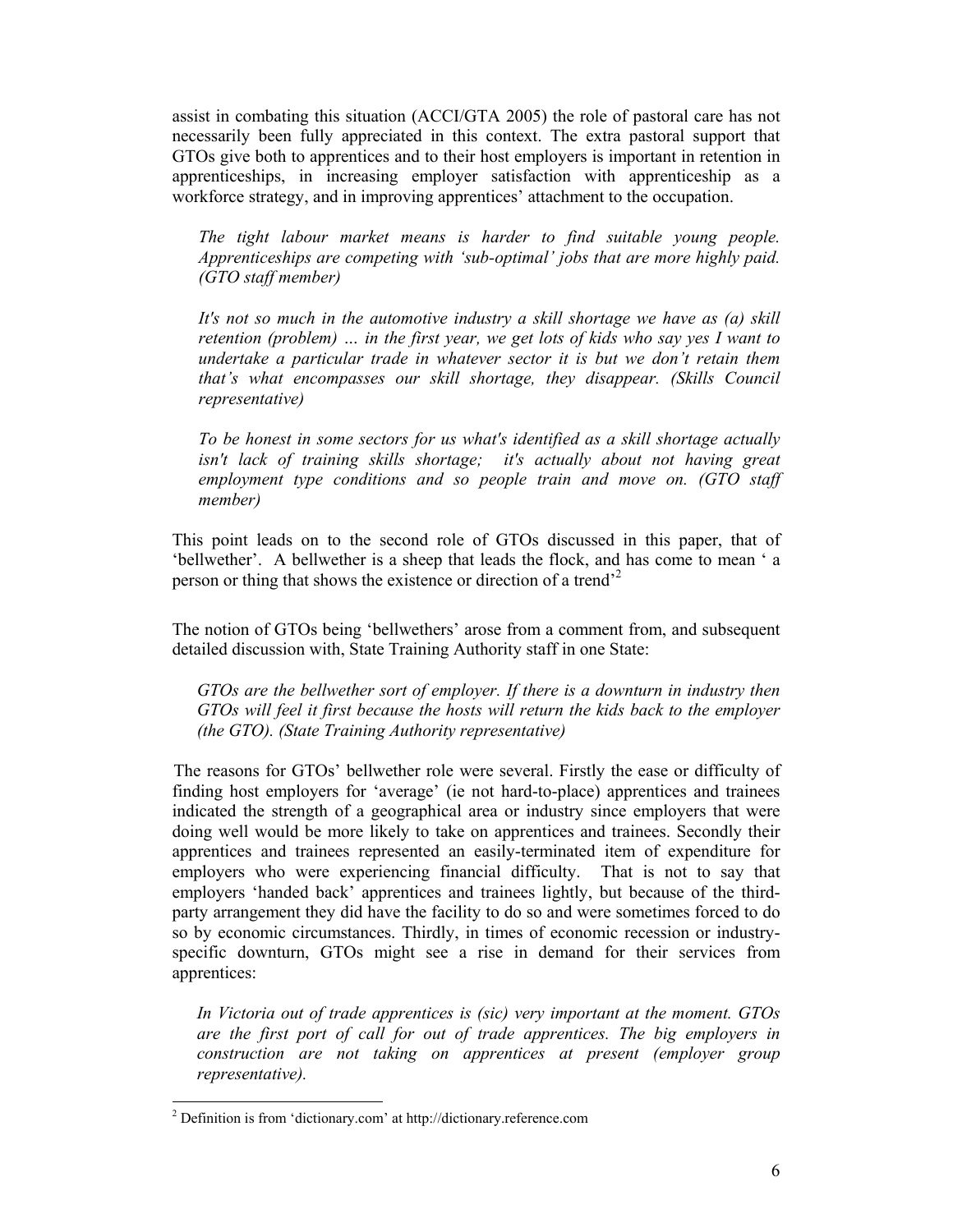The same issue was reported in the construction industry in the ACT.

Fourthly, GTOs were in daily touch with a wide range of employers and therefore better placed than almost any other organisations to comment on the economic state of communities, regions and industry. Thus, the Victorian State Training Authority capitalised on this as follows:

*The GTOs are required to complete a skills audit alongside their quarterly report. This is because they are regarded as having access to intelligence in their markets. It's not used in administration of the (funding); it is used in analysis of demand for training. The Victorian government has put a lot of effort into deciding on training priorities for Victoria, and GTOs are expected to support those areas where a greater training effort is needed. (State Training Authority representative)* 

Turning to the original meaning of bellwether as the 'leader of the flock', the industry-specific GTOs were very conscious of their custodianship of the future of the industry:

*The industry specific GTOs see apprentices as their future practitioners as they're going to be the tradespeople of the future (GTO staff member)* 

Other comments included:

*(GTOs) have that vested interest. I think in some respects you get the sense that they see themselves as the safe keeper, the lifeguard of that particular system, but their industry.. they re,y on these people for the long term success of their industry (employer group representative)* 

*And so it might not necessarily be the group training company that are the gate keepers … but there's definitely an element of anyone who is in (group) training companies that I've seen is a kind of person who is passionate about (it), because you have to be otherwise why are you working in a not for profit industry association with a bunch of apprentices (GTO staff member).* 

### **Conclusion**

This in-depth qualitative research uncovered the important role that GTOs play in assisting young people, especially young men, in the transitions they make in late adolescence into full-time workers. GTO staff have built up substantial experience in dealing with this client group and their collective expertise which is shared in their networks provides a valuable pool of knowledge. Their extensive knowledge of their industries and of individual employers enables them to build labour and skill pools within industry and to help smooth industry downturns. From a government perspective, GTOs' industry knowledge is invaluable and provides valuable 'early warning' of problems within industries and also in geographic areas. The significance of the contributions made by Group Training and the provision of structured employment, training and career opportunities for young people, especially males,